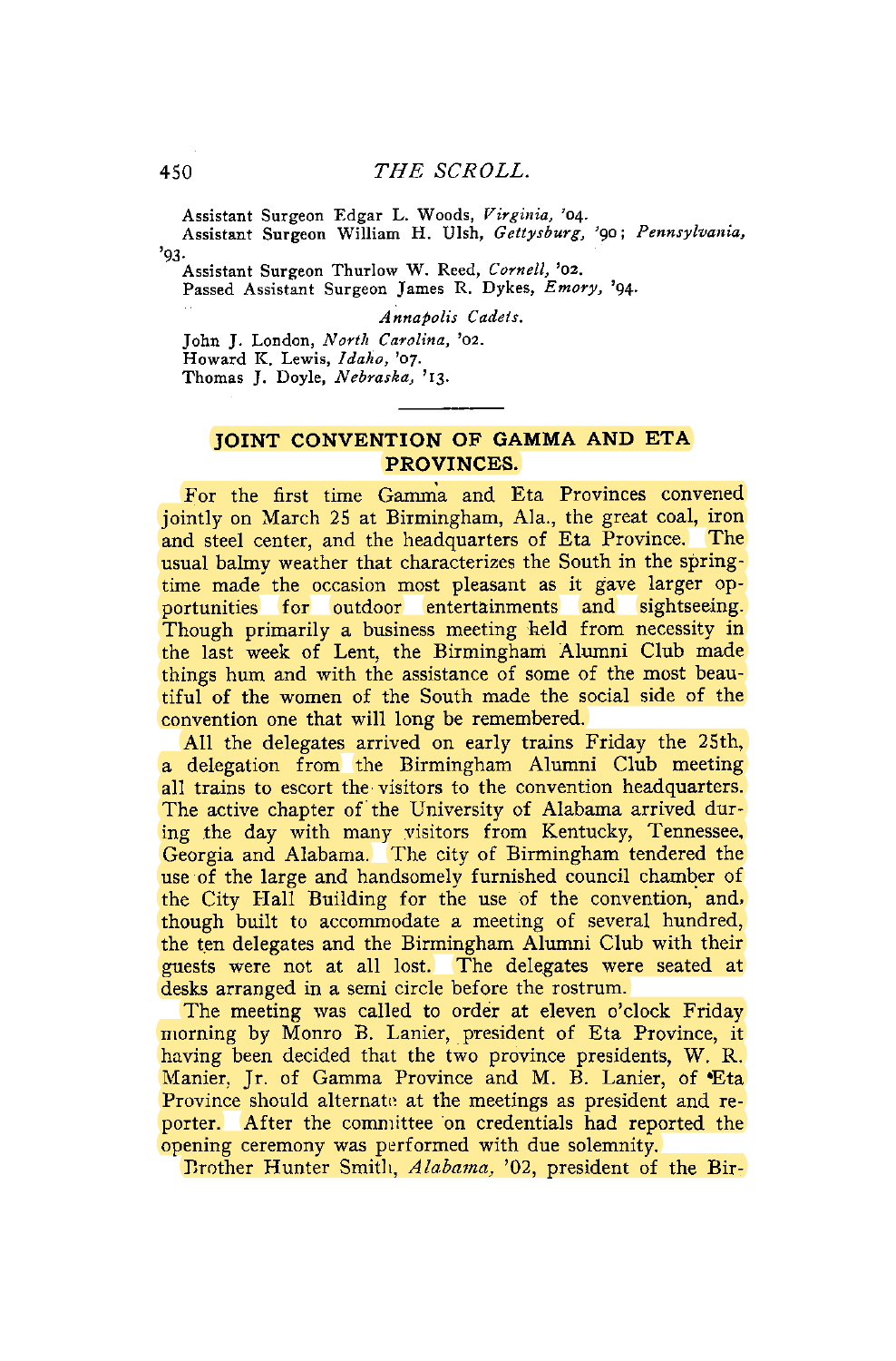

JOINT CONVENTION OF GAMMA AND ETA PROVINCES.<br>Birmingham, Alabama, March 25-26, 1910.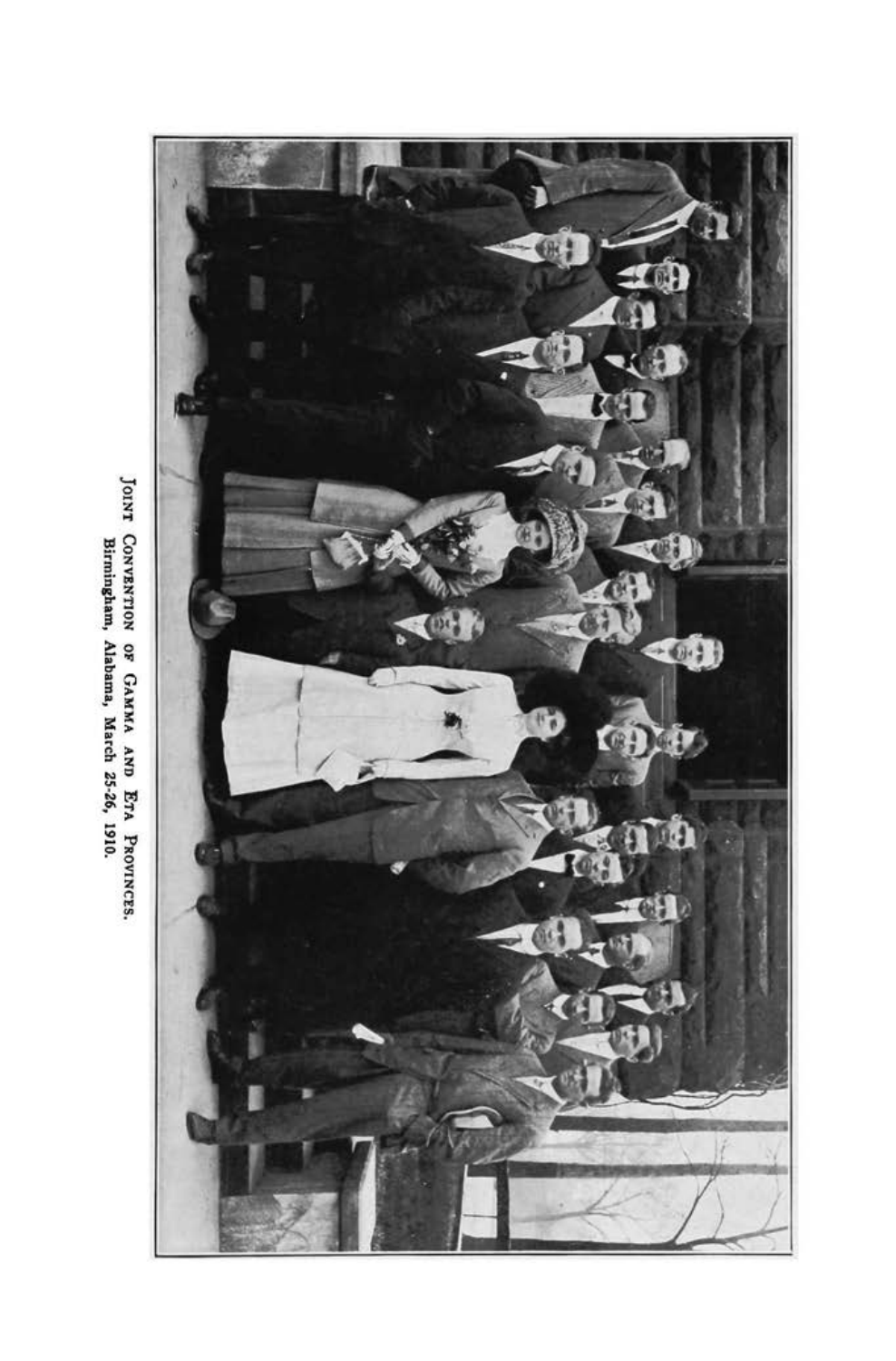mingham Alumni Club welcomed the visitors on behalf of the state, the city and the club, after which Brother Lanier, from the chair, made a short address, regretting that Brother Fred Coxe who has endeared himself to all the Southern Phis was unable to attend and Brother Ruick whose coming had been anticipated with much pleasure was unavoidably detained. At that moment a telegram from Brother Henderson, chapter house commissioner, arrived to say that he too was detained so the bi-province convention was launched without the aid of the guiding hand of those "higher up."

The first session was taken up entirely with detailed reports of chapters and charges from the chair to each delegate after reporting, giving advice and suggestions to him for his chapter. Now and then an alumnus would arise and for a few moments break the steady routine of business by remarks "in retrospect," sprinkled with humor and advice and glowing with enthusiasm. All present will remember the beautiful and inspiring talk of Brother Bankhead, *Alabama,* '93, one of the characteristic Southern gentlemen and loyal Phis who make fraternal associations, in the land of sunshine, flowers and hookworms (?), the delight that it is. Brother Carl A. Brown, *Alabama,* '02, an eloquent speaker of many a Phi banquet, gave all a treat in his talk on plans for the 1914 national convention.

After all committees had been appointed and correspondence read the closing ceremony was performed and the meeting adjourned to the Empire Café where the alumni club joined the convention at luncheon.

Brother R. C. Munger, Jr., of Virginia Beta and others took the visitors in automobiles to see the Chicago "Cubs" and Birmingham in the opening preliminary baseball games of the season. The,rest of the club followed and joined the delegates at the ball park. After the game all were driven over the beautiful boulevards of the South Highlands, through the handsomest residence section of the city, which now ranks with any in the United States in splendor and architectural beauty.

At 8 :30 P. M., all assembled at the Southern Club where seventy-five plates were laid for the alumni club banquet in honor of the delegates. The toastmaster of the occasion was Brother Frank White, *Alabama,* '98. His stories and quick sallies kept the banquet hall in an uproar. He introduced most gracefully and delightfully the following speakers: Rev.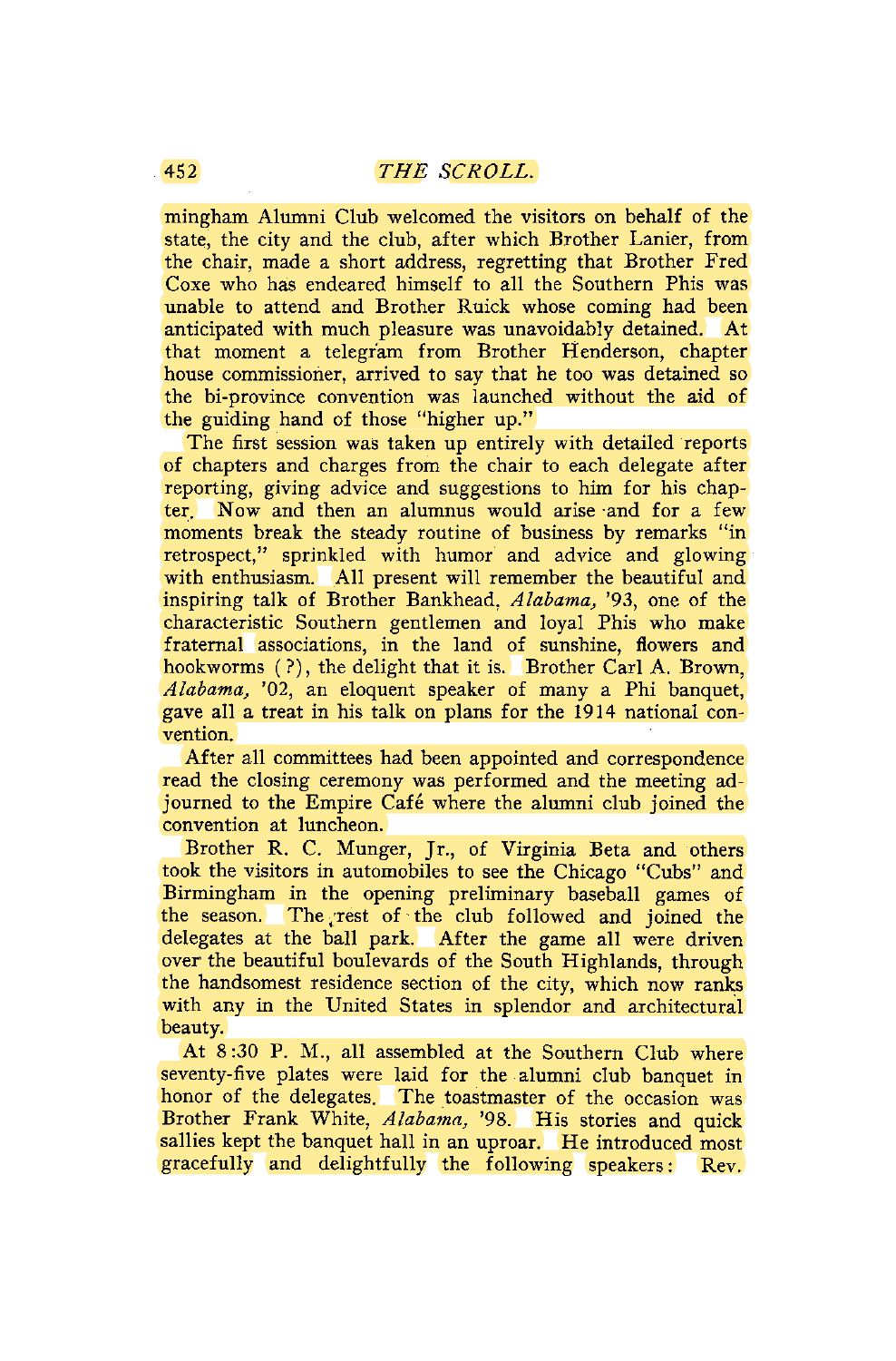## *THE SCROLL.* 453

Marvin T. Heflin, *Alabama,* '93, Phi Delta Theta Memories; Hinds Peavy, *Auburn,* '96, The Phi Delta Theta Goat; Hunter M. Smith, *Auburn,* '02, The Alumni Club; George L. Watkins, *Sewanee,* '05, Good Fellowship; Carl A. Brown, *Alabama,* '02, The 1914 Convention; Judge Dan Green,



EXTREMES MEET AT GAMMA-ETA PROVINCE CONVENTION. W. R. Manier, Jr., Vanderbilt, '03 and Steele Andrews, Central, \*08.

*Emory,* '85, Phi Delta Theta on the Bench; Dr. L. F. Luckey, *Alabama,* '98, The Ladies; W. J. Conniff, *Alabama,*  '02, Plans for the National Convention for Birmingham in 1914; M. B. Lanier, *Alabama,* '07, Eta Province; M. Porter Walker, *Alabama,* '96, "At Random"; W. R. Manier, Jr., *Vanderbilt,* '05, president Gamma Province.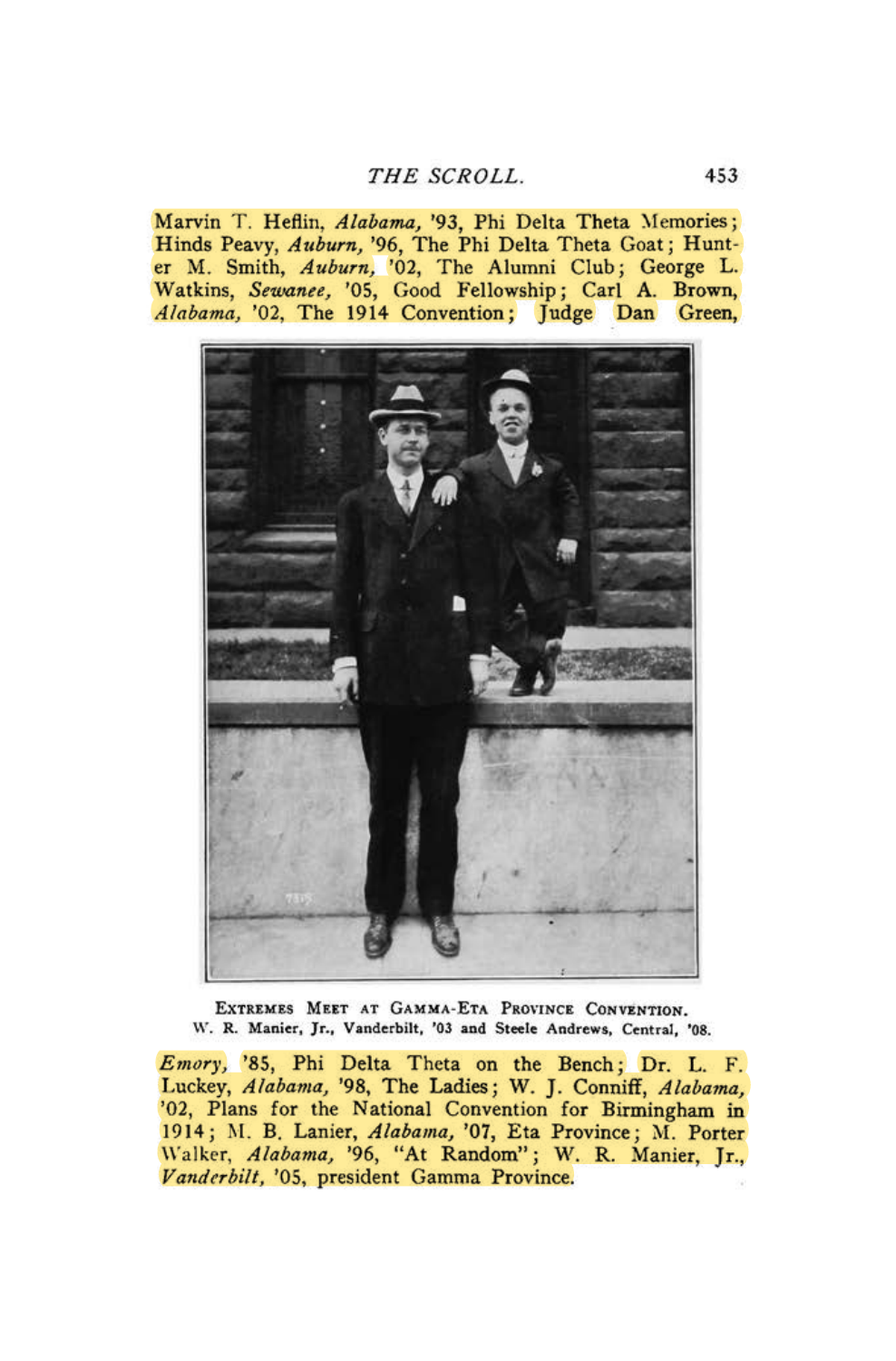The speeches were excellent. Rev. Marvin Heflin's stories were filled with humor dealing particularly with his experiences in the .active chapter at the University of Alabama. George Watkins for years a star in every branch of athletics at Sewanee, captain of the '06 eleven, gave a splendid discourse on good fellowship, and to the surprise of all touched it up here and there with bursts of poetry. The tribute to the ladies by Dr. L. F. Luckey was one of the most beautiful and eloquent speeches that has been heard in Birmingham. Carl A. Brown, with his characteristic force, made a strong speech on the national convention and the South, urging that all get together to bring the 1914 convention to Birmingham. His points were clearly .defined and the great applause which followed his talk showed plainly the approval of the gathering. Brother W. J. Conniff, who with Brothers Brown and Hunter Smith, president of the alumni club, will represent the club at the Niagara Falls convention to extend the invitation to bring the 1914 convention to this city, outlined the plans for that great meeting showing how easily the body of some two hundred alumni of the Birmingham district could pull off the greatest convention ever held by the Fraternity. At the close of the banquet all arose, joined hands and circled slowly around the hall singing Phisongs.

At the meeting Saturday morning the reports of committees were heard, many practical ideas were brought out and suggestions made. These reports will appear in the next issue of *The Palladium* with the minutes of the convention.

Among the main points of interest were the discussion of the policy of conservative expansion which was adopted unanimously by the convention and heartily approved by the alumni present. Brother M. B. Adams of Tennessee Alpha prepared a resolution to the effect that the 1914 national convention should be held in Birmingham, Ala., the logical place for the meeting on account of the facilities of the place to take care of a large convention, the geographical location in the South and the fact that it is due the South to have the convention by that time. It was further decided that each delegate to the national convention from the two provinces would make a request at the Niagara Falls convention that Birmingham be selected as the place for the meeting in 1914. The subscription plan for THE SCROLL as outlined in the February *Palladium*  was heartily endorsed and the two provinces will recommend to the general council that this plan be put in force.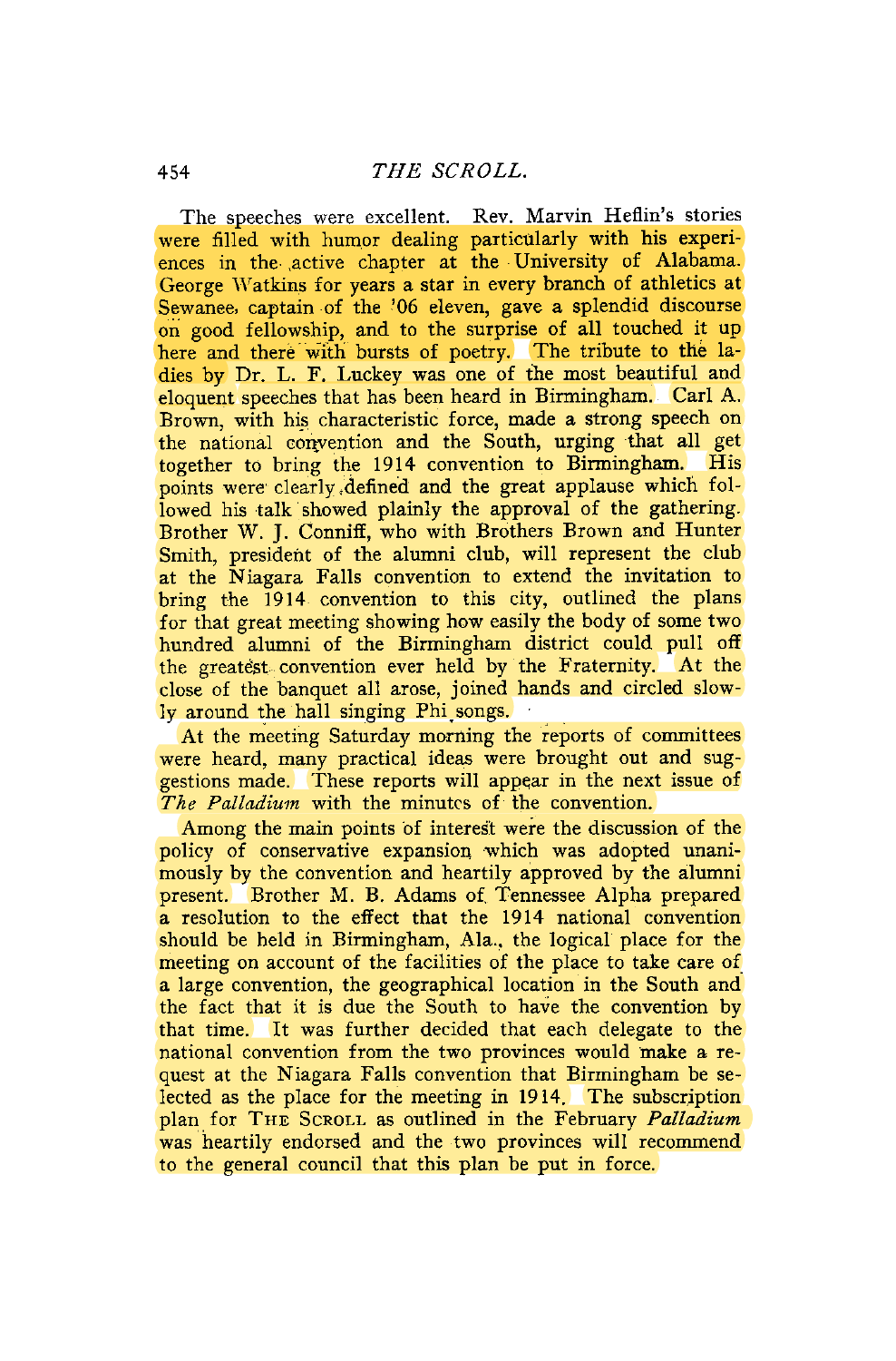## *THE SCROLL.* 455

At noon a photograph was taken of the delegates and visitors with a few of the alumni who could remain. Brother Manier, president of Gamma Province, the tallest man at the convention,'and Brother Steele ("Billiken") Andrews, sometimes known as "Babe" had their photograph taken together, Brother Manier is six feet four and Brother Andrews just four feet in height. Brother Andrews is one of the most enthusiastic working members of the Birmingham Alumni Club, and will deliver his famous address before the 1910 national



STEEL MILLS, BIRMINGHAM, ALA. Visited by Gamma-Eta Province Convention.

convention at Niagara Falls on "Oh You Hookworm." A table will be provided on which Brother Andrews will stand when making his speech.

Brothers Carl Brown, Wm. H. Weller and others conducted the delegates and visitors through one of the great steel mills. It was of great interest to all to see the steel rails evolving from the same ore, stone and coal which they saw mined within sight of the mill.

The festivities ended with a cotillion at the Hillman which proved to be a veritable blaze of splendor, seventy-five couples being present besides a great number of "stags." It would be. a